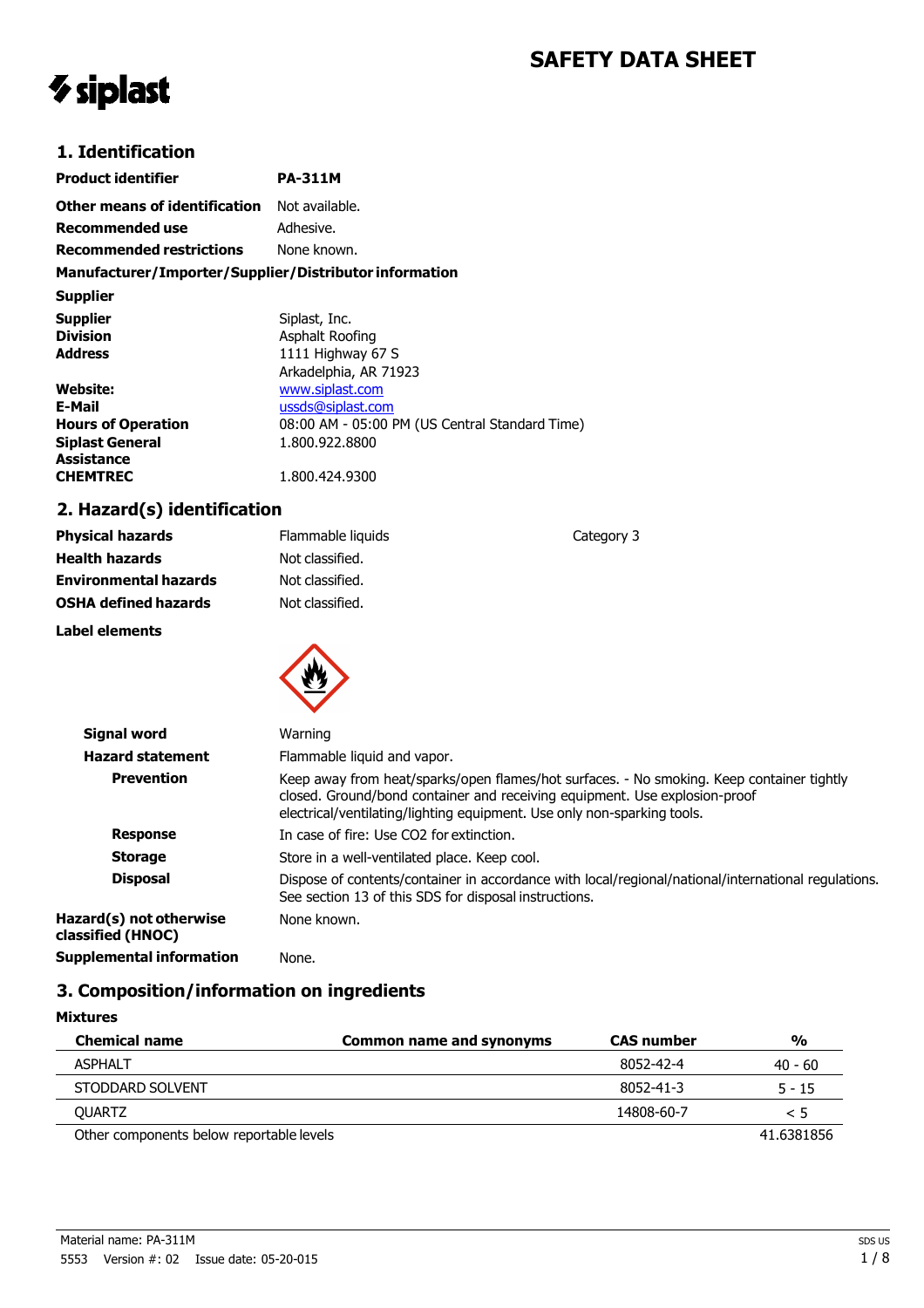## **4. First-aid measures**

| <b>Inhalation</b>                                                                   | Remove victim to fresh air and keep at rest in a position comfortable for breathing. Oxygen or<br>artificial respiration if needed. Do not use mouth-to-mouth method if victim inhaled the substance.<br>Induce artificial respiration with the aid of a pocket mask equipped with a one-way valve or other<br>proper respiratory medical device. Get medical attention if symptoms occur.                                                                                                                                                         |
|-------------------------------------------------------------------------------------|----------------------------------------------------------------------------------------------------------------------------------------------------------------------------------------------------------------------------------------------------------------------------------------------------------------------------------------------------------------------------------------------------------------------------------------------------------------------------------------------------------------------------------------------------|
| <b>Skin contact</b>                                                                 | Wash off with soap and plenty of water. For minor skin contact, avoid spreading materialon<br>unaffected skin. If skin irritation occurs: Get medical advice/attention.                                                                                                                                                                                                                                                                                                                                                                            |
| Eye contact                                                                         | Immediately flush eyes with plenty of water for at least 15 minutes. If a contact lens is present, DO<br>NOT delay irrigation or attempt to remove the lens. Remove contact lenses, if present and easy to<br>do. Continue rinsing. Get medical attention if irritation develops and persists.                                                                                                                                                                                                                                                     |
| <b>Ingestion</b>                                                                    | Rinse mouth thoroughly. Do not induce vomiting without advice from poison control center. If<br>vomiting occurs, keep head low so that stomach content doesn't get into the lungs. Do not use<br>mouth-to-mouth method if victim ingested the substance. Induce artificial respiration with the aid<br>of a pocket mask equipped with a one-way valve or other proper respiratory medical device.<br>Aspiration may cause pulmonary edema and pneumonitis. If ingestion of a large amount does<br>occur, call a poison control center immediately. |
| <b>Most important</b><br>symptoms/effects, acute and<br>delayed                     | Not available.                                                                                                                                                                                                                                                                                                                                                                                                                                                                                                                                     |
| <b>Indication of immediate</b><br>medical attention and special<br>treatment needed | In case of shortness of breath, give oxygen. Symptoms may be delayed.                                                                                                                                                                                                                                                                                                                                                                                                                                                                              |
| <b>General information</b>                                                          | IF exposed or concerned: Get medical advice/attention. Wash contaminated clothing before reuse.                                                                                                                                                                                                                                                                                                                                                                                                                                                    |
| 5. Fire-fighting measures                                                           |                                                                                                                                                                                                                                                                                                                                                                                                                                                                                                                                                    |
| Suitable extinguishing media                                                        | Foam. Dry powder. Carbon dioxide (CO2). Extinguish with water fog.                                                                                                                                                                                                                                                                                                                                                                                                                                                                                 |

| Suitable extinguishing media                                        | Foam. Dry powder. Carbon dioxide (CO2). Extinguish with water fog.                                                                                                                                                                                                                                                                                                                                                                                                                                                                                                  |  |  |
|---------------------------------------------------------------------|---------------------------------------------------------------------------------------------------------------------------------------------------------------------------------------------------------------------------------------------------------------------------------------------------------------------------------------------------------------------------------------------------------------------------------------------------------------------------------------------------------------------------------------------------------------------|--|--|
| Unsuitable extinguishing<br>media                                   | Do not use water jet as an extinguisher, as this will spread the fire.                                                                                                                                                                                                                                                                                                                                                                                                                                                                                              |  |  |
| Specific hazards arising from<br>the chemical                       | Fire may produce irritating, corrosive and/or toxic gases.                                                                                                                                                                                                                                                                                                                                                                                                                                                                                                          |  |  |
| Special protective equipment<br>and precautions for<br>firefighters | Firefighters must use standard protective equipment including flame retardant coat, helmet with<br>face shield, gloves, rubber boots, and in enclosed spaces, SCBA. Structural firefighters protective<br>clothing will only provide limited protection.                                                                                                                                                                                                                                                                                                            |  |  |
| <b>Fire-fighting</b><br>equipment/instructions                      | In case of fire and/or explosion do not breathe fumes. Firefighters must use standard protective<br>equipment including flame retardant coat, helmet with face shield, gloves, rubber boots, and in<br>enclosed spaces, SCBA. Move containers from fire area if you can do so without risk. For massive<br>fire in cargo area, use unmanned hose holder or monitor nozzles, if possible. If not, withdraw and<br>let fire burn out. Some of these materials, if spilled, may evaporate leaving a flammable residue.<br>Water runoff can cause environmental damage. |  |  |
| <b>Specific methods</b>                                             | In the event of fire, cool tanks with water spray. Self-contained breathing apparatus and full<br>protective clothing must be worn in case of fire.                                                                                                                                                                                                                                                                                                                                                                                                                 |  |  |

## **6. Accidental release measures**

| <b>Personal precautions,</b><br>protective equipment and<br>emergency procedures | Remove sources of ignition. Keep unnecessary personnel away. Keep people away from and upwind<br>of spill/leak. Do not touch damaged containers or spilled material unless wearing appropriate<br>protective clothing. Do not touch or walk through spilled material.                                                                                                                                                                                                        |  |
|----------------------------------------------------------------------------------|------------------------------------------------------------------------------------------------------------------------------------------------------------------------------------------------------------------------------------------------------------------------------------------------------------------------------------------------------------------------------------------------------------------------------------------------------------------------------|--|
| <b>Methods and materials for</b><br>containment and cleaning up                  | Dike far ahead of spill for later disposal. Cover with DRY earth, DRY sand, or other non-combustible<br>material followed with plastic sheet to minimize spreading or contact with rain. Collect spillage.<br>Prevent product from entering drains.                                                                                                                                                                                                                          |  |
|                                                                                  | Never return spills in original containers for re-use.                                                                                                                                                                                                                                                                                                                                                                                                                       |  |
| <b>Environmental precautions</b>                                                 | Prevent further leakage or spillage if safe to do so. Do not contaminate water.                                                                                                                                                                                                                                                                                                                                                                                              |  |
| 7. Handling and storage                                                          |                                                                                                                                                                                                                                                                                                                                                                                                                                                                              |  |
| <b>Precautions for safe handling</b>                                             | DO NOT handle, store or open near an open flame, sources of heat or sources of ignition. Protect<br>material from direct sunlight. All equipment used when handling the product must be grounded. Do<br>not breathe dust/fume/gas/mist/vapors/spray. Wear personal protective equipment. Do not use in<br>areas without adequate ventilation. Avoid prolonged exposure. When using, do not eat, drink or<br>smoke. Wash thoroughly after handling. Do not empty into drains. |  |
| Conditions for safe storage,<br>including any<br><i>incompatibilities</i>        | The pressure in sealed containers can increase under the influence of heat. Do not handle orstore<br>near an open flame, heat or other sources of ignition. This material can accumulate static charge<br>which may cause spark and become an ignition source. Prevent electrostatic charge build-up by<br>using common bonding and grounding techniques. Store in a well-ventilated place. Keep container<br>tightly closed. Use care in handling/storage.                  |  |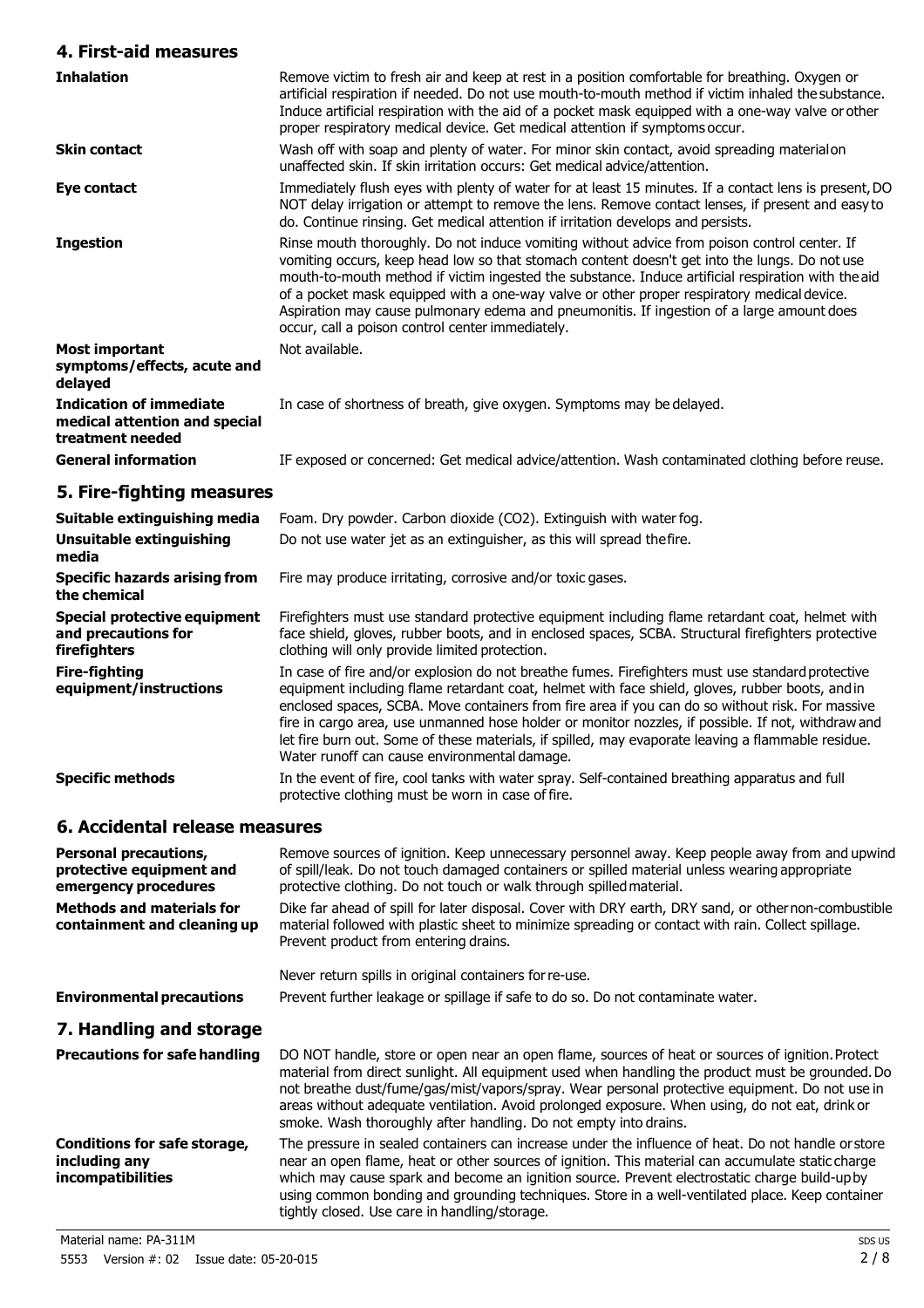## **8. Exposure controls/personal protection**

## **Occupational exposure limits**

| <b>Components</b>                                  | <b>Type</b>                                                                                                                                                                                                                                                          | <b>Value</b>   |                      |
|----------------------------------------------------|----------------------------------------------------------------------------------------------------------------------------------------------------------------------------------------------------------------------------------------------------------------------|----------------|----------------------|
| STODDARD SOLVENT (CAS<br>$8052 - 41 - 3$           | PEL                                                                                                                                                                                                                                                                  | 2900 mg/m3     |                      |
|                                                    |                                                                                                                                                                                                                                                                      | 500 ppm        |                      |
| US. OSHA Table Z-3 (29 CFR 1910.1000)              |                                                                                                                                                                                                                                                                      |                |                      |
| <b>Components</b>                                  | <b>Type</b>                                                                                                                                                                                                                                                          | <b>Value</b>   | Form                 |
| <b>OUARTZ (CAS 14808-60-7)</b>                     | <b>TWA</b>                                                                                                                                                                                                                                                           | $0.3$ mg/m $3$ | Total dust.          |
|                                                    |                                                                                                                                                                                                                                                                      | $0.1$ mg/m3    | Respirable.          |
|                                                    |                                                                                                                                                                                                                                                                      | 2.4 mppcf      | Respirable.          |
| <b>US. ACGIH Threshold Limit Values</b>            |                                                                                                                                                                                                                                                                      |                |                      |
| <b>Components</b>                                  | <b>Type</b>                                                                                                                                                                                                                                                          | <b>Value</b>   | Form                 |
| ASPHALT (CAS 8052-42-4)                            | <b>TWA</b>                                                                                                                                                                                                                                                           | $0.5$ mg/m3    | Inhalable fraction.  |
| QUARTZ (CAS 14808-60-7)                            | <b>TWA</b>                                                                                                                                                                                                                                                           | $0.025$ mg/m3  | Respirable fraction. |
| STODDARD SOLVENT (CAS                              | <b>TWA</b>                                                                                                                                                                                                                                                           | 100 ppm        |                      |
| 8052-41-3)                                         |                                                                                                                                                                                                                                                                      |                |                      |
| <b>US. NIOSH: Pocket Guide to Chemical Hazards</b> |                                                                                                                                                                                                                                                                      |                |                      |
| <b>Components</b>                                  | <b>Type</b>                                                                                                                                                                                                                                                          | <b>Value</b>   | <b>Form</b>          |
| ASPHALT (CAS 8052-42-4)                            | Ceiling                                                                                                                                                                                                                                                              | 5 mg/m $3$     | Fume.                |
| QUARTZ (CAS 14808-60-7)                            | <b>TWA</b>                                                                                                                                                                                                                                                           | $0.05$ mg/m3   | Respirable dust.     |
| STODDARD SOLVENT (CAS<br>8052-41-3)                | Ceiling                                                                                                                                                                                                                                                              | 1800 mg/m3     |                      |
|                                                    | <b>TWA</b>                                                                                                                                                                                                                                                           | 350 mg/m3      |                      |
| <b>Biological limit values</b>                     | No biological exposure limits noted for the ingredient(s).                                                                                                                                                                                                           |                |                      |
| <b>Appropriate engineering</b><br>controls         | Provide adequate ventilation, including appropriate local extraction, to ensure that the defined<br>occupational exposure limit is not exceeded.                                                                                                                     |                |                      |
|                                                    | Individual protection measures, such as personal protective equipment                                                                                                                                                                                                |                |                      |
| <b>Eye/face protection</b>                         | Chemical goggles are recommended.                                                                                                                                                                                                                                    |                |                      |
| <b>Hand protection</b>                             | Chemical resistant gloves are recommended. If contact with forearms is likely wear gauntlet style<br>gloves.                                                                                                                                                         |                |                      |
| <b>Other</b>                                       | Wear appropriate chemical resistant clothing. Chemical resistant gloves.                                                                                                                                                                                             |                |                      |
| <b>Skin protection</b>                             |                                                                                                                                                                                                                                                                      |                |                      |
| <b>Respiratory protection</b>                      | When workers are facing concentrations above the exposure limit they must use appropriate<br>certified respirators.                                                                                                                                                  |                |                      |
| <b>Thermal hazards</b>                             | Not available.                                                                                                                                                                                                                                                       |                |                      |
| <b>General hygiene</b><br>considerations           | When using do not smoke. When using, do not eat, drink or smoke. Avoid contact with eyes. Avoid<br>contact with skin. Wash hands before breaks and immediately after handling the product. Handle in<br>accordance with good industrial hygiene and safety practice. |                |                      |

# **9. Physical and chemical properties**

| Liguid.                                              |
|------------------------------------------------------|
| Liguid.                                              |
| Not available.                                       |
| Not available.                                       |
| Not available.                                       |
| Not available.                                       |
| Not available.                                       |
| 212 °F (100 °C)                                      |
| 100.0 - 140.0 °F (37.8 - 60.0 °C) Cleveland Open Cup |
| Not available.                                       |
| Not available.                                       |
|                                                      |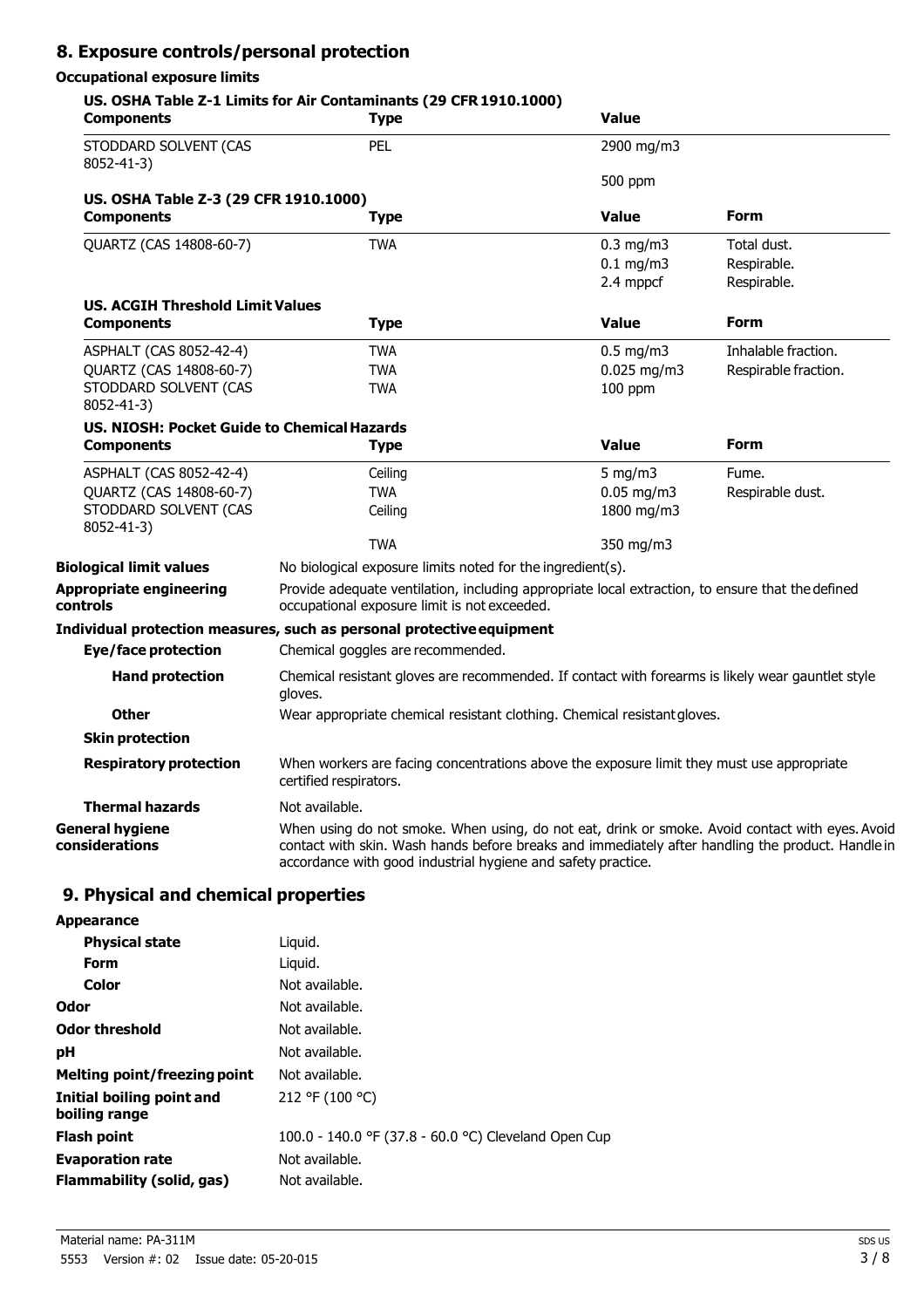#### **Upper/lower flammability or explosive limits**

| Flammability limit - lower Not available.<br>(%)  |                     |
|---------------------------------------------------|---------------------|
| <b>Flammability limit -</b><br>upper $(\% )$      | Not available.      |
| <b>Explosive limit - lower</b><br>(%)             | Not available.      |
| <b>Explosive limit - upper</b><br>(%)             | Not available.      |
| Vapor pressure                                    | Not available.      |
| Vapor density                                     | Not available.      |
| <b>Relative density</b>                           | Not available.      |
| Solubility(ies)                                   |                     |
| Solubility (water)                                | Not available.      |
| <b>Partition coefficient</b><br>(n-octanol/water) | Not available.      |
| Auto-ignition temperature Not available.          |                     |
| <b>Decomposition temperature</b> Not available.   |                     |
| Viscosity                                         | Not available.      |
| <b>Other information</b>                          |                     |
| <b>Density</b>                                    | 9.00 - 10.00 lb/gal |
| <b>Percent volatile</b>                           | 20 - 30 %           |
| <b>Specific gravity</b>                           | $1.08 - 1.2$        |

### **10. Stability and reactivity**

| <b>Reactivity</b>                            | Not available.                              |
|----------------------------------------------|---------------------------------------------|
| <b>Chemical stability</b>                    | Stable under normal temperature conditions. |
| <b>Possibility of hazardous</b><br>reactions | Hazardous polymerization does not occur.    |
| <b>Conditions to avoid</b>                   | Heat, flames and sparks.                    |
| <b>Incompatible materials</b>                | Strong oxidizing agents.                    |
| <b>Hazardous decomposition</b><br>products   | Irritants. Toxic gas.                       |

## **11. Toxicological information**

#### **Information on likely routes of exposure**

| <b>Ingestion</b>                                                                   | May cause discomfort if swallowed. However, ingestion is not likely to be a primary route of<br>occupational exposure.            |  |
|------------------------------------------------------------------------------------|-----------------------------------------------------------------------------------------------------------------------------------|--|
| <b>Inhalation</b>                                                                  | May cause irritation to the respiratory system. However, this product does not currently meet the<br>criteria for classification. |  |
| <b>Skin contact</b>                                                                | Frequent or prolonged contact may defat and dry the skin, leading to discomfort and dermatitis                                    |  |
| Eye contact                                                                        | Causes eye irritation.                                                                                                            |  |
| Symptoms related to the<br>physical, chemical and<br>toxicological characteristics | Not available.                                                                                                                    |  |

#### **Information on toxicological effects**

| <b>Acute toxicity</b><br><b>Product</b> |                      | Not classified. |                            |
|-----------------------------------------|----------------------|-----------------|----------------------------|
|                                         |                      | <b>Species</b>  | <b>Test Results</b>        |
|                                         | BH5330 (CAS Mixture) |                 |                            |
|                                         | <b>Acute</b>         |                 |                            |
|                                         | <b>Oral</b>          |                 |                            |
|                                         | LD50                 | Mouse           | 25724.4473 mg/kg estimated |
|                                         |                      | Rat             | 25765.8477 mg/kg estimated |
|                                         | Other                |                 |                            |
|                                         | LD50                 | Rat             | 20994.4746 mg/kg estimated |

\* Estimates for product may be based on additional component data not shown.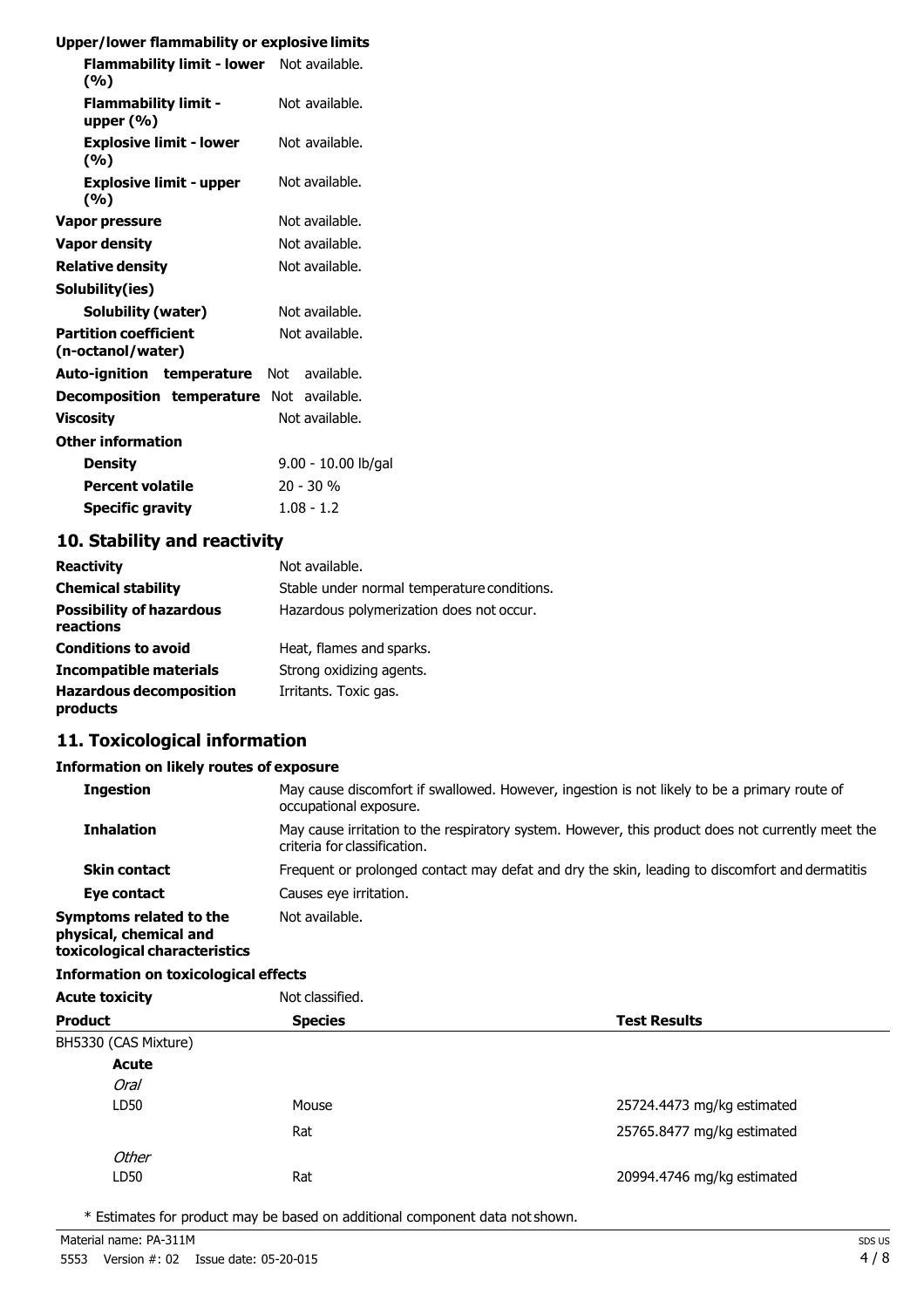| <b>Skin corrosion/irritation</b>                                                                | May cause defatting of the skin, but is neither an irritant nor a sensitizer. |                                                                                                                                                                                                           |                                     |                                                                                                |
|-------------------------------------------------------------------------------------------------|-------------------------------------------------------------------------------|-----------------------------------------------------------------------------------------------------------------------------------------------------------------------------------------------------------|-------------------------------------|------------------------------------------------------------------------------------------------|
| Serious eye damage/eye<br>irritation                                                            | Not classified. May be irritating to eyes.                                    |                                                                                                                                                                                                           |                                     |                                                                                                |
| <b>Respiratory or skin sensitization</b>                                                        |                                                                               |                                                                                                                                                                                                           |                                     |                                                                                                |
| <b>Respiratory sensitization</b>                                                                | Not available.                                                                |                                                                                                                                                                                                           |                                     |                                                                                                |
| <b>Skin sensitization</b>                                                                       | Irritating to skin.                                                           |                                                                                                                                                                                                           |                                     |                                                                                                |
| <b>Germ cell mutagenicity</b>                                                                   |                                                                               | No data available to indicate product or any components present at greater than 0.1% are<br>mutagenic or genotoxic.                                                                                       |                                     |                                                                                                |
| Carcinogenicity                                                                                 | unavailable.                                                                  | Risk of cancer cannot be excluded with prolonged exposure. This product contains crystalline silica.<br>Silica is a known carcinogen; however in this encapsulated form the normal routes of exposure are |                                     |                                                                                                |
| <b>IARC Monographs. Overall Evaluation of Carcinogenicity</b>                                   |                                                                               |                                                                                                                                                                                                           |                                     |                                                                                                |
| ASPHALT (CAS 8052-42-4)                                                                         |                                                                               |                                                                                                                                                                                                           | 2B Possibly carcinogenic to humans. |                                                                                                |
| QUARTZ (CAS 14808-60-7)                                                                         |                                                                               |                                                                                                                                                                                                           | 1 Carcinogenic to humans.           |                                                                                                |
| STODDARD SOLVENT (CAS 8052-41-3)<br>US. National Toxicology Program (NTP) Report on Carcinogens |                                                                               |                                                                                                                                                                                                           |                                     | 3 Not classifiable as to carcinogenicity to humans.                                            |
|                                                                                                 |                                                                               |                                                                                                                                                                                                           |                                     |                                                                                                |
| QUARTZ (CAS 14808-60-7)<br>US. OSHA Specifically Regulated Substances (29 CFR 1910.1001-1050)   |                                                                               |                                                                                                                                                                                                           | Known To Be Human Carcinogen.       |                                                                                                |
| Not listed.                                                                                     |                                                                               |                                                                                                                                                                                                           |                                     |                                                                                                |
| <b>Reproductive toxicity</b>                                                                    |                                                                               | Based on available data, the classification criteria are not met.                                                                                                                                         |                                     |                                                                                                |
| <b>Specific target organ toxicity</b><br>- single exposure                                      | Not available.                                                                |                                                                                                                                                                                                           |                                     |                                                                                                |
| <b>Specific target organ toxicity</b><br>- repeated exposure                                    | Not available.                                                                |                                                                                                                                                                                                           |                                     |                                                                                                |
| <b>Aspiration hazard</b>                                                                        | Not classified.                                                               |                                                                                                                                                                                                           |                                     |                                                                                                |
| <b>Chronic effects</b>                                                                          |                                                                               | Not expected to be hazardous by OSHA criteria.                                                                                                                                                            |                                     |                                                                                                |
| <b>Further information</b>                                                                      |                                                                               | Symptoms may be delayed.                                                                                                                                                                                  |                                     |                                                                                                |
| 12. Ecological information                                                                      |                                                                               |                                                                                                                                                                                                           |                                     |                                                                                                |
| <b>Ecotoxicity</b>                                                                              |                                                                               | expected. Not expected to be harmful to aquatic organisms.                                                                                                                                                |                                     | Components of this product are hazardous to aquatic life. Accumulation in aquatic organisms is |
| <b>Product</b>                                                                                  |                                                                               | <b>Species</b>                                                                                                                                                                                            |                                     | <b>Test Results</b>                                                                            |
| BH5330 (CAS Mixture)                                                                            |                                                                               |                                                                                                                                                                                                           |                                     |                                                                                                |
| Fish                                                                                            | <b>LC50</b>                                                                   | Fish                                                                                                                                                                                                      |                                     | 1148.3212 mg/l, 96 hours estimated                                                             |

\* Estimates for product may be based on additional component data not shown.

| <b>Persistence and degradability</b>                                  | Not available. |               |
|-----------------------------------------------------------------------|----------------|---------------|
| <b>Bioaccumulative potential</b>                                      | Not available. |               |
| Partition coefficient n-octanol / water (log Kow)<br>STODDARD SOLVENT |                | $3.16 - 7.15$ |
| <b>Mobility in soil</b>                                               | Not available. |               |
| Other adverse effects                                                 | Not available. |               |

# **13. Disposal considerations**

| <b>Disposal instructions</b>                    | Contract with a disposal operator licensed by the Law on Disposal and Cleaning. Dispose of this<br>material and its container to hazardous or special waste collection point. If discarded, this product<br>is considered a RCRA ignitable waste, D001. Dispose of contents/container in accordance with<br>local/regional/national/international regulations. Dispose in accordance with all applicable<br>regulations. |
|-------------------------------------------------|--------------------------------------------------------------------------------------------------------------------------------------------------------------------------------------------------------------------------------------------------------------------------------------------------------------------------------------------------------------------------------------------------------------------------|
| <b>Hazardous waste code</b>                     | D001: Waste Flammable material with a flash point <140 F                                                                                                                                                                                                                                                                                                                                                                 |
| <b>Waste from residues /</b><br>unused products | Dispose of in accordance with local regulations.                                                                                                                                                                                                                                                                                                                                                                         |
| <b>Contaminated packaging</b>                   | Offer rinsed packaging material to local recycling facilities.                                                                                                                                                                                                                                                                                                                                                           |

# **14. Transport information**

| <b>DOT</b>              |               |
|-------------------------|---------------|
| <b>UN number</b>        | <b>UN1999</b> |
| UN proper shipping name | Tars, liguid  |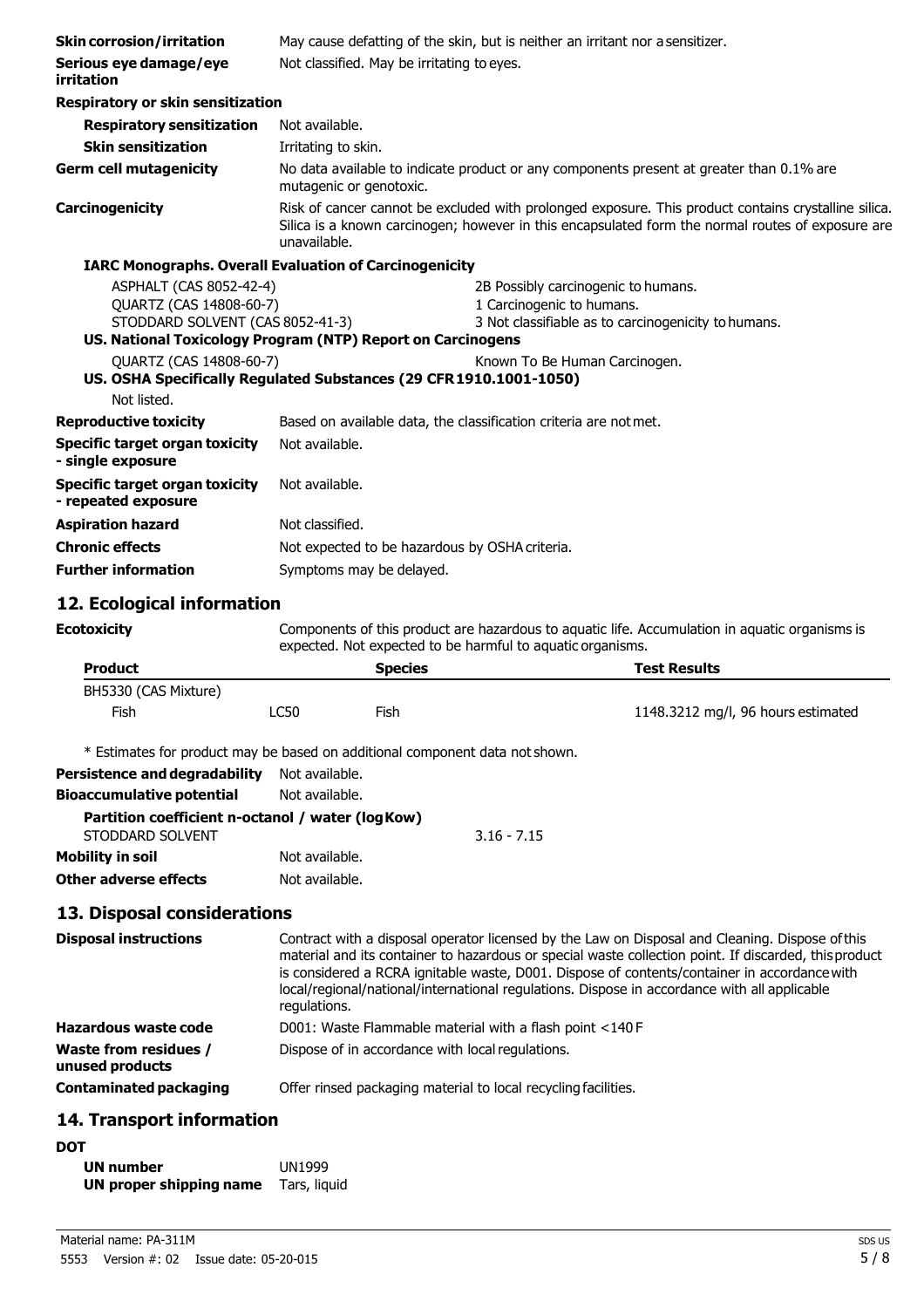| <b>Transport hazard class(es)</b> |                                                                                                |
|-----------------------------------|------------------------------------------------------------------------------------------------|
|                                   |                                                                                                |
| <b>Class</b>                      | Combustible Liquid                                                                             |
| <b>Subsidiary risk</b>            |                                                                                                |
| Label(s)                          | 3                                                                                              |
| <b>Packing group</b>              | III                                                                                            |
| <b>Environmental hazards</b>      |                                                                                                |
| <b>Marine pollutant</b>           | <b>No</b>                                                                                      |
| <b>Special precautions for</b>    | If shipped by ground in quantities LESS than 119 gallons (450 L): Not regulated as a hazardous |
| user                              | material.                                                                                      |
| <b>Special provisions</b>         | B1, B13, IB3, T1, TP3                                                                          |
| <b>Packaging exceptions</b>       | 150                                                                                            |
| Packaging non bulk                | 203                                                                                            |
| <b>Packaging bulk</b>             | 242                                                                                            |
| <b>IATA</b>                       |                                                                                                |
| <b>UN number</b>                  | <b>UN1999</b>                                                                                  |
| <b>UN proper shipping name</b>    | Tars, liquid                                                                                   |
| <b>Transport hazard class(es)</b> |                                                                                                |
| <b>Class</b>                      | 3                                                                                              |
| <b>Subsidiary risk</b>            | $\overline{\phantom{a}}$                                                                       |
| <b>Packing group</b>              | III                                                                                            |
| <b>Environmental hazards</b>      | No.                                                                                            |
| <b>ERG Code</b>                   | 3L                                                                                             |
| <b>Special precautions for</b>    | Not available.                                                                                 |
| user                              |                                                                                                |
| <b>Other information</b>          |                                                                                                |
| Passenger and cargo               | Allowed.                                                                                       |
| aircraft                          |                                                                                                |
| <b>Cargo aircraft only</b>        | Allowed.                                                                                       |
| <b>IMDG</b>                       |                                                                                                |
| <b>UN number</b>                  | <b>UN1999</b>                                                                                  |
| <b>UN proper shipping name</b>    | Tars, liquid                                                                                   |
| <b>Transport hazard class(es)</b> |                                                                                                |
| <b>Class</b>                      | 3                                                                                              |
| <b>Subsidiary risk</b>            |                                                                                                |
| <b>Packing group</b>              | III                                                                                            |
| <b>Environmental hazards</b>      |                                                                                                |
| <b>Marine pollutant</b>           | No.                                                                                            |
| <b>EmS</b>                        | F-E, S-E                                                                                       |
| <b>Special precautions for</b>    | Not available.                                                                                 |
| user                              |                                                                                                |
| Transport in bulk according to    | Not available.                                                                                 |
| Annex II of MARPOL 73/78          |                                                                                                |
| and the IBC Code                  |                                                                                                |
| <b>DOT</b>                        |                                                                                                |
|                                   |                                                                                                |

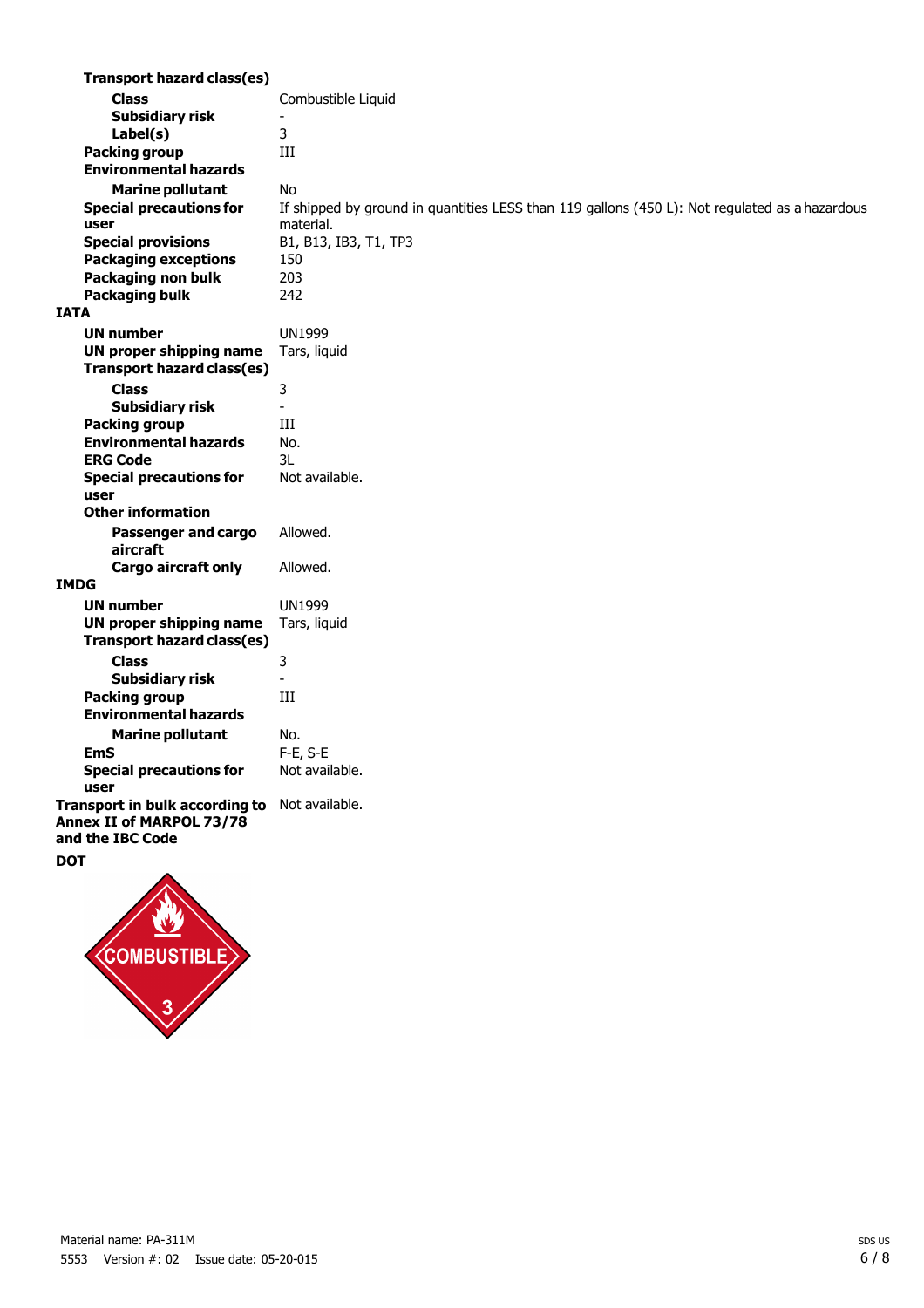**IATA; IMDG**



**Further information** If shipped by ground in quantities LESS than 119 gallons (450 L): Not regulated as a hazardous material. If shipped by vessel in quantities less than 7.9 gallons (30 L), IMDG 2.3.2.5 exception applies: Not regulated as a hazardous material.

## **15. Regulatory information**

**US federal regulations** This product is a "Hazardous Chemical" as defined by the OSHA Hazard Communication Standard 29 CFR 1910.1200. CERCLA/SARA Hazardous Substances - Not applicable.

|                                                                                                                                         |                                                                                                                     | CERCLA/SARA Hazardous Substances - Not applicable.                                         |
|-----------------------------------------------------------------------------------------------------------------------------------------|---------------------------------------------------------------------------------------------------------------------|--------------------------------------------------------------------------------------------|
| TSCA Section 12(b) Export Notification (40 CFR 707, Subpt. D)                                                                           |                                                                                                                     |                                                                                            |
| Not regulated.                                                                                                                          |                                                                                                                     |                                                                                            |
| <b>CERCLA Hazardous Substance List (40 CFR 302.4)</b>                                                                                   |                                                                                                                     |                                                                                            |
| ASPHALT (CAS 8052-42-4)                                                                                                                 |                                                                                                                     | Listed.                                                                                    |
| US. OSHA Specifically Regulated Substances (29 CFR 1910.1001-1050)                                                                      |                                                                                                                     |                                                                                            |
| Not listed.                                                                                                                             |                                                                                                                     |                                                                                            |
| <b>Superfund Amendments and Reauthorization Act of 1986 (SARA)</b>                                                                      |                                                                                                                     |                                                                                            |
| <b>Hazard categories</b>                                                                                                                | Immediate Hazard - No<br>Delayed Hazard - No<br>Fire Hazard - Yes<br>Pressure Hazard - No<br>Reactivity Hazard - No |                                                                                            |
| <b>SARA 302 Extremely hazardous substance</b>                                                                                           |                                                                                                                     |                                                                                            |
| Not listed.                                                                                                                             |                                                                                                                     |                                                                                            |
| <b>SARA 311/312</b><br><b>Hazardous chemical</b>                                                                                        | Yes                                                                                                                 |                                                                                            |
| <b>SARA 313 (TRI reporting)</b><br>Not regulated.                                                                                       |                                                                                                                     |                                                                                            |
| <b>Other federal regulations</b>                                                                                                        |                                                                                                                     |                                                                                            |
| Clean Air Act (CAA) Section 112 Hazardous Air Pollutants (HAPs) List                                                                    |                                                                                                                     |                                                                                            |
| Not regulated.                                                                                                                          |                                                                                                                     |                                                                                            |
|                                                                                                                                         |                                                                                                                     | Clean Air Act (CAA) Section 112(r) Accidental Release Prevention (40 CFR 68.130)           |
| Not regulated.                                                                                                                          |                                                                                                                     |                                                                                            |
| <b>Safe Drinking Water Act</b><br>(SDWA)                                                                                                | Not regulated.                                                                                                      |                                                                                            |
| <b>US state regulations</b>                                                                                                             |                                                                                                                     | WARNING: This product contains a chemical known to the State of California to causecancer. |
| US. Massachusetts RTK - Substance List                                                                                                  |                                                                                                                     |                                                                                            |
| ASPHALT (CAS 8052-42-4)<br>QUARTZ (CAS 14808-60-7)<br>STODDARD SOLVENT (CAS 8052-41-3)                                                  | US. New Jersey Worker and Community Right-to-Know Act                                                               |                                                                                            |
| Not regulated.                                                                                                                          | US. Pennsylvania RTK - Hazardous Substances                                                                         |                                                                                            |
| ASPHALT (CAS 8052-42-4)<br>QUARTZ (CAS 14808-60-7)<br>STODDARD SOLVENT (CAS 8052-41-3)<br><b>US. Rhode Island RTK</b><br>Not regulated. |                                                                                                                     |                                                                                            |
| <b>US. California Proposition 65</b>                                                                                                    |                                                                                                                     |                                                                                            |
|                                                                                                                                         |                                                                                                                     |                                                                                            |
|                                                                                                                                         |                                                                                                                     | US - California Proposition 65 - CRT: Listed date/Carcinogenic substance                   |
| ASPHALT (CAS 8052-42-4)<br>QUARTZ (CAS 14808-60-7)                                                                                      |                                                                                                                     | Listed: January 1, 1990<br>Listed: October 1, 1988                                         |
|                                                                                                                                         |                                                                                                                     |                                                                                            |